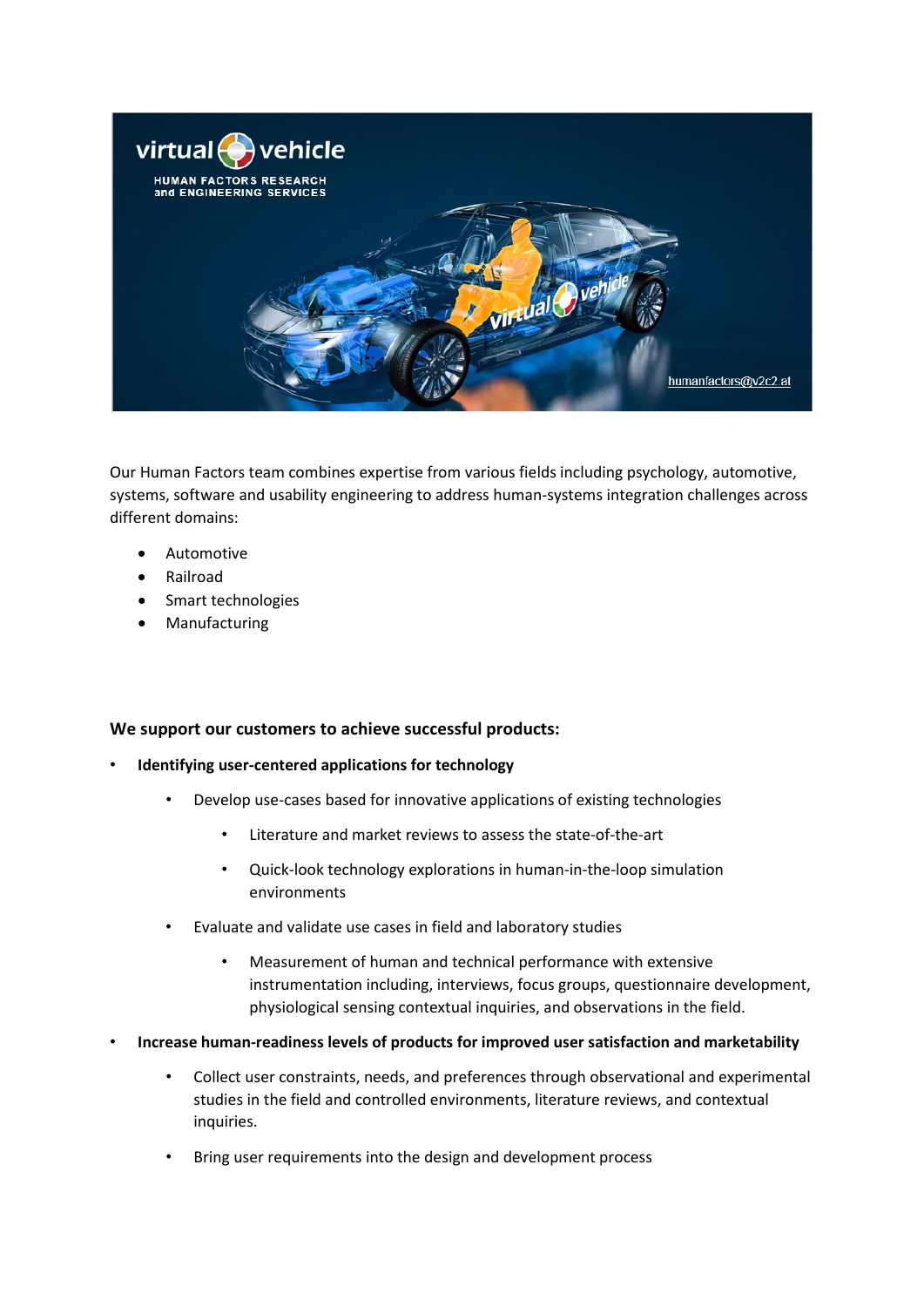- Support creation of virtual models for human performance, comfort, and safety for digital design, development, and evaluation solutions
- **Assess human performance and reliability of interactions with socio-technical systems**
	- Assess human performance and user constraints in realistic environmental settings
		- Objective performance and subjective evaluation data, psychophysiological measurements, response time measurements
	- Apply state-of-the art methods such as THERP or HEART for human reliability assessments and safety assessments
		- Tailor method modifications to customer needs
- **Provide process solutions for AI innovation challenges in organizations** 
	- Support alignment with EU and world-wide AI regulations
	- Facilitate the development of human-systems integration (HSI) processes in companies
	- Enable multi-disciplinary melting of "silos of excellence"

## **Overview of ongoing and completed Human Factors Projects**

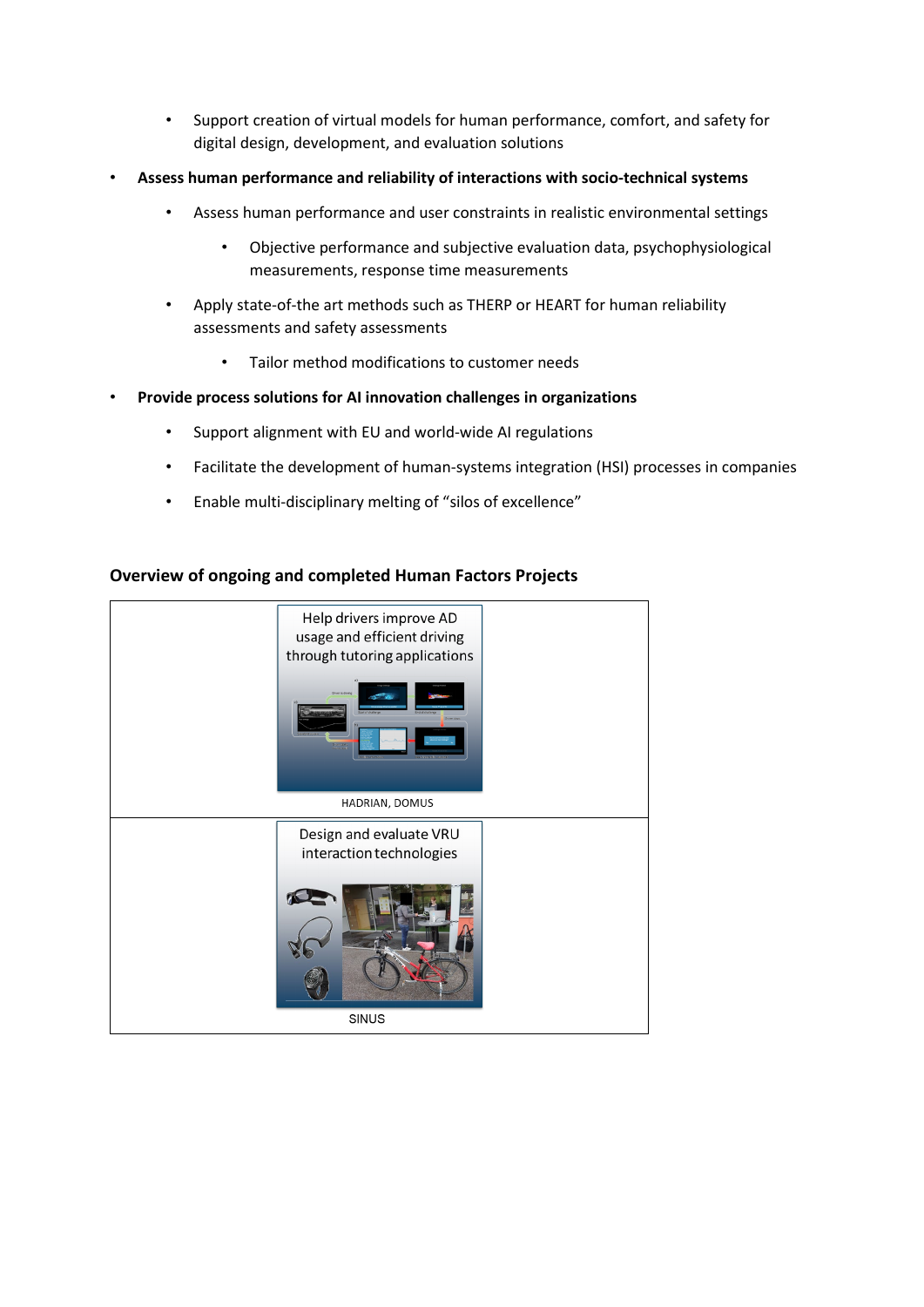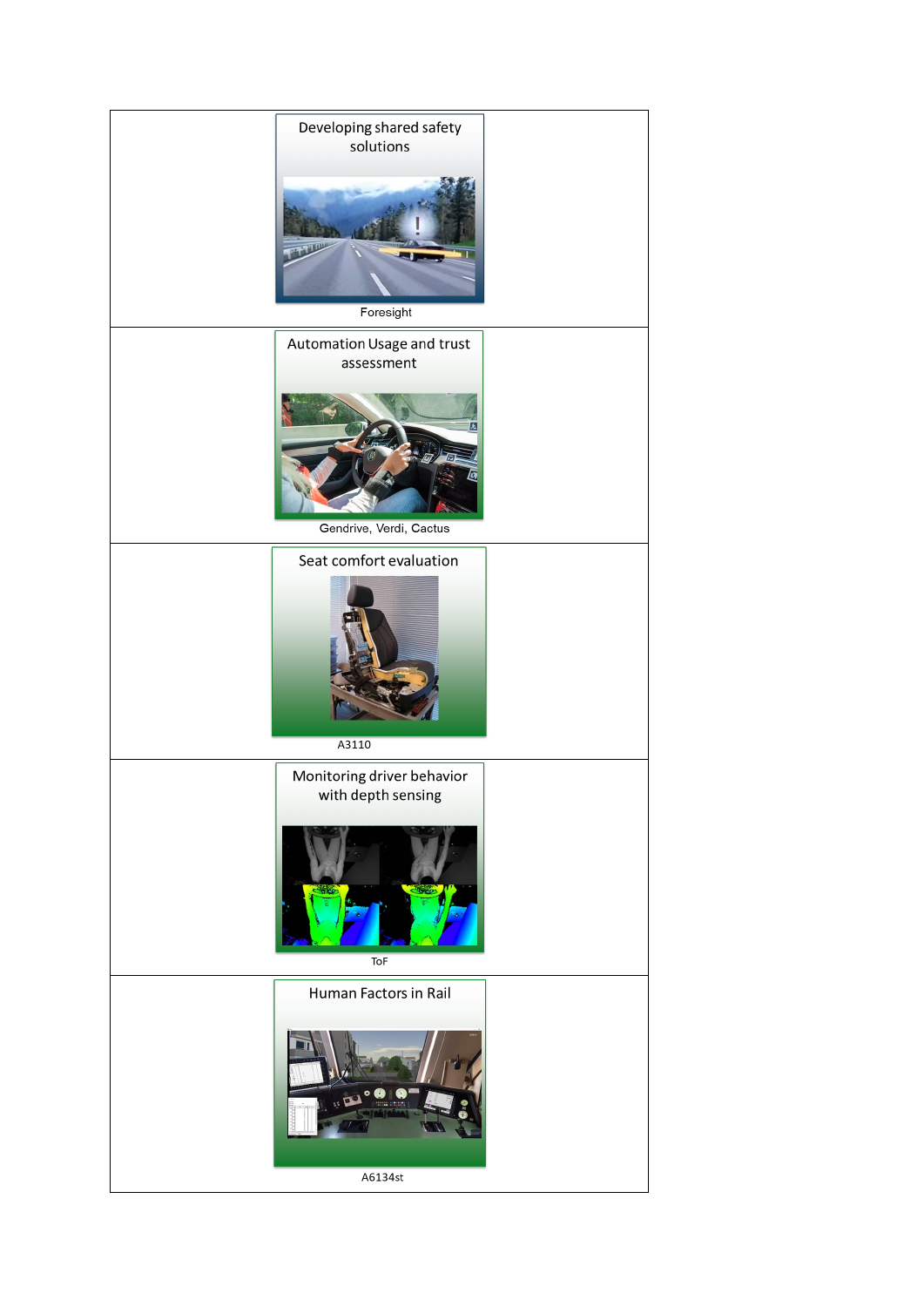